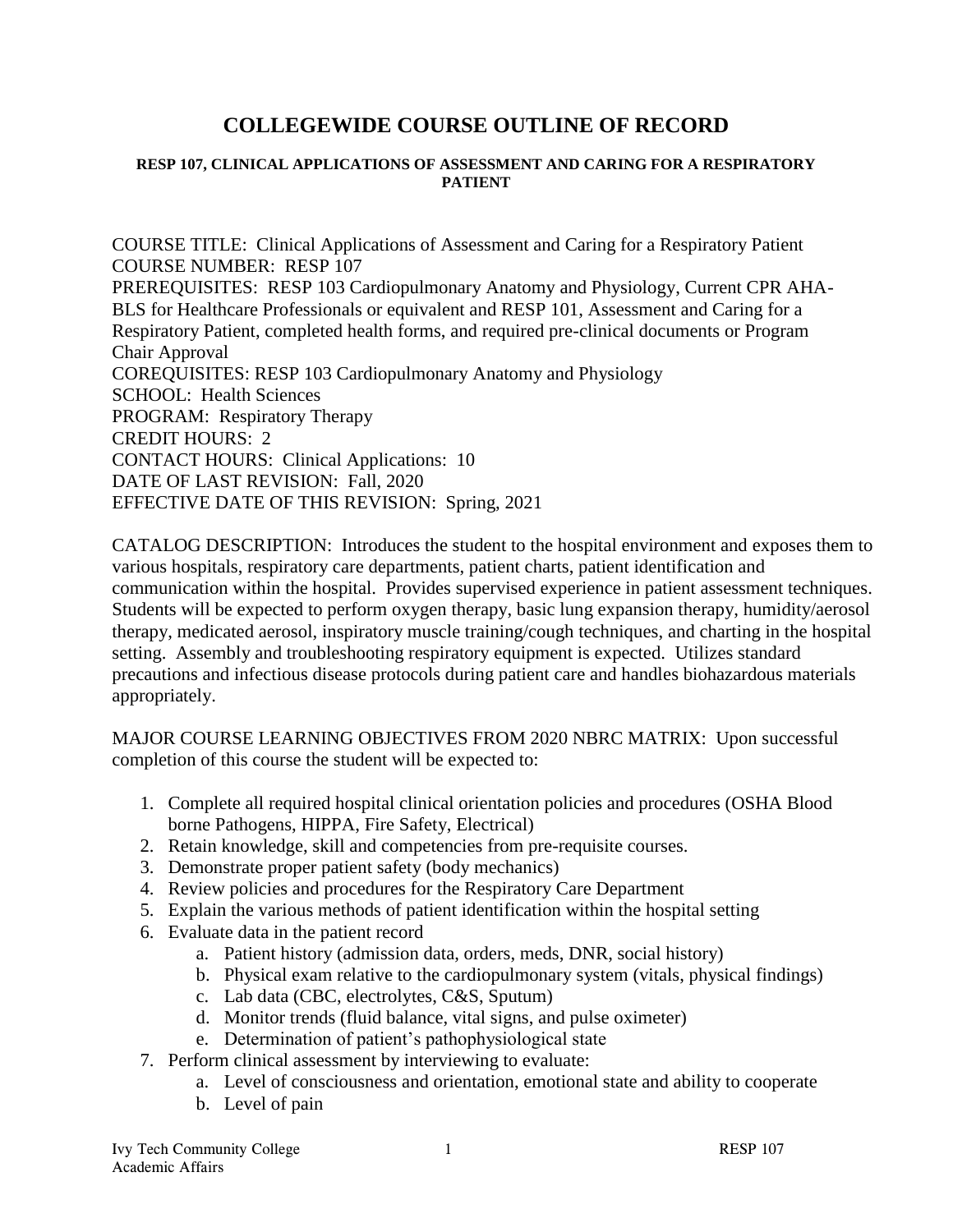- c. Presence of dyspnea, sputum production and exercise tolerance
- d. Learning needs (literacy, culture and preferred learning styles)
- e. Patient and family medical history (e.g., smoking history, environmental exposure)
- f. Activities of daily living
- 8. Perform clinical assessment by inspection of patient to evaluate:
	- a. General appearance
	- b. Characteristics of the airway (patency)
	- c. Cough, sputum amount, color and consistency
	- d. Skin integrity (pressure ulcer, stoma site)
- 9. Perform clinical assessment by palpation of patient to evaluate
	- a. Heart rate, rhythm and force
	- b. Respiratory accessory muscle activity
	- c. Asymmetrical chest movements, tactile fremitus, crepitus, tenderness, secretions in the airway and tracheal deviation
- 10. Perform clinical assessment by diagnostic chest percussion of patient.
- 11. Perform clinical assessment by auscultation of patient to evaluate:
	- a. Heart rate, rhythm
	- b. Breath sounds
	- c. Blood pressure
- 12. Obtain patient data by performing and evaluating procedures to gather and evaluate clinical information:
	- a. Noninvasive monitoring (pulse oximetry)
	- b. Peak flow
	- c. Sputum induction
- 13. Obtain patient data by recommending diagnostic procedures
	- a. Blood tests (e.g. electrolytes, CBC)
	- b. Sputum for gram stain, culture and sensitivities
	- c. Non-invasive monitoring (pulse oximetry)
- 14. Assemble and troubleshoot equipment:
	- a. Medical gas delivery interfaces (mask, cannula, heated high-flow nasal cannula)
	- b. Medical gas delivery, metering, and/or clinical analyzing devices (concentrator, liquid system, flowmeter, regulator, gas cylinder, blender, air compressor, gas analyzers)
	- c. Humidifiers
	- d. Nebulizers
	- e. Metered dose inhalers (MDI), spacers and valved holding chambers
	- f. Dry powdered devices
	- g. Resuscitation devices (self-inflating resuscitator, flow-inflating resuscitator, AED)
	- h. Suctioning equipment (regulator, canister, tubing catheter)
	- i. Gas delivery, metering and clinical analyzing devices (cylinder, flowmeter, regulators)
	- j. Hyperinflation devices
	- k. Non-invasive monitoring devices (pulse oximetry, capnometer)
- 15. Ensures infection control
	- a. Adhering to infection prevention policies and procedures
	- b. Adhering to disinfection policies and procedures
	- c. Proper handling of biohazardous materials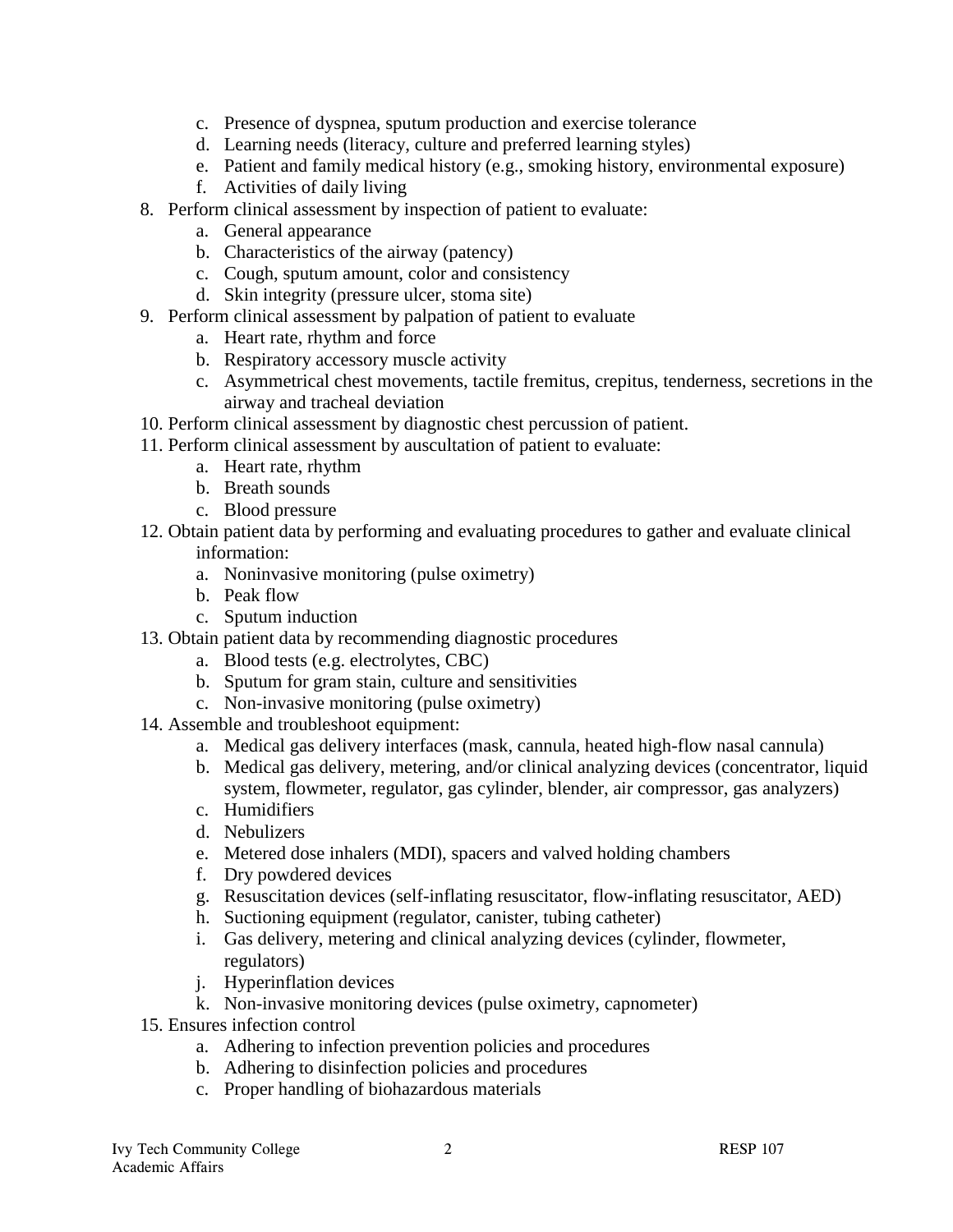- 16. Perform quality control procedures on flowmeters and gas analyzers
- 17. Maintain a patent airway by providing adequate humidification
- 18. Performing airway clearance and lung expansion techniques to include consideration of indications, hazards, and contraindications:
	- a. Suctioning for example nasotracheal, oropharyngeal, artificial airways
	- b. Assisted cough (huff, quad)
	- c. Hyperinflation (IS)
- 19. Supports oxygenation by initiating and adjusting oxygen therapy (low flow and high flow, membrane)
- 20. Administer aerosolized medications to include consideration of indications, hazards, and contraindications
- 21. Ensure modifications are made to modalities (e.g., oxygen, humidification, bland and medicated aerosol therapies, hyperinflation, suctioning, artificial airways, and BVM) that are included in the respiratory care plan by:
	- a. Treatment termination for life threatening adverse events
	- b. Recommending initiation of treatment based on patient response
	- c. Discontinuing treatment based on patient response
- 22. Recommends pharmacologic interventions by using classifications, indications, hazards, contraindications and dosages for various agents (e.g., bronchodilators, anti-inflammatory drugs, mucolytics and proteolytics)
- 23. Utilizes evidence based medicine principles
	- a. Classification of disease severity
	- b. Recommendations for changes in a therapeutic plan when indicated
- 24. Provides respiratory care in cardiopulmonary emergencies (cardiac arrest, obstructed airway) a. Medical emergency team (MET)/rapid response team
- 25. Maintain records specifying therapy administered, date, time, frequency of therapy, medication, and vital signs (paper or electronic charting)
- 26. Identify the appropriate way to communicate with hospital personnel (i.e., physicians, nurses, respiratory care practitioners, and other allied health professionals)
- 27. Conduct patient and family education
	- a. Safety and infection control
	- b. Home care and related equipment
	- c. Lifestyle changes (e.g., smoking cessation, exercise)
	- d. Disease management

COURSE CONTENT: Topical areas of study include –

Hospital policies and procedures orientation, hospital orientation Standard Precautions and Infectious Disease Protocols Health Insurance Portability and Accountability Act Respiratory care department policies and procedures Documentation in a patient's medical record Patient identification, observation and interaction Interprofessional personnel communication Patient assessment Cleaning and disinfection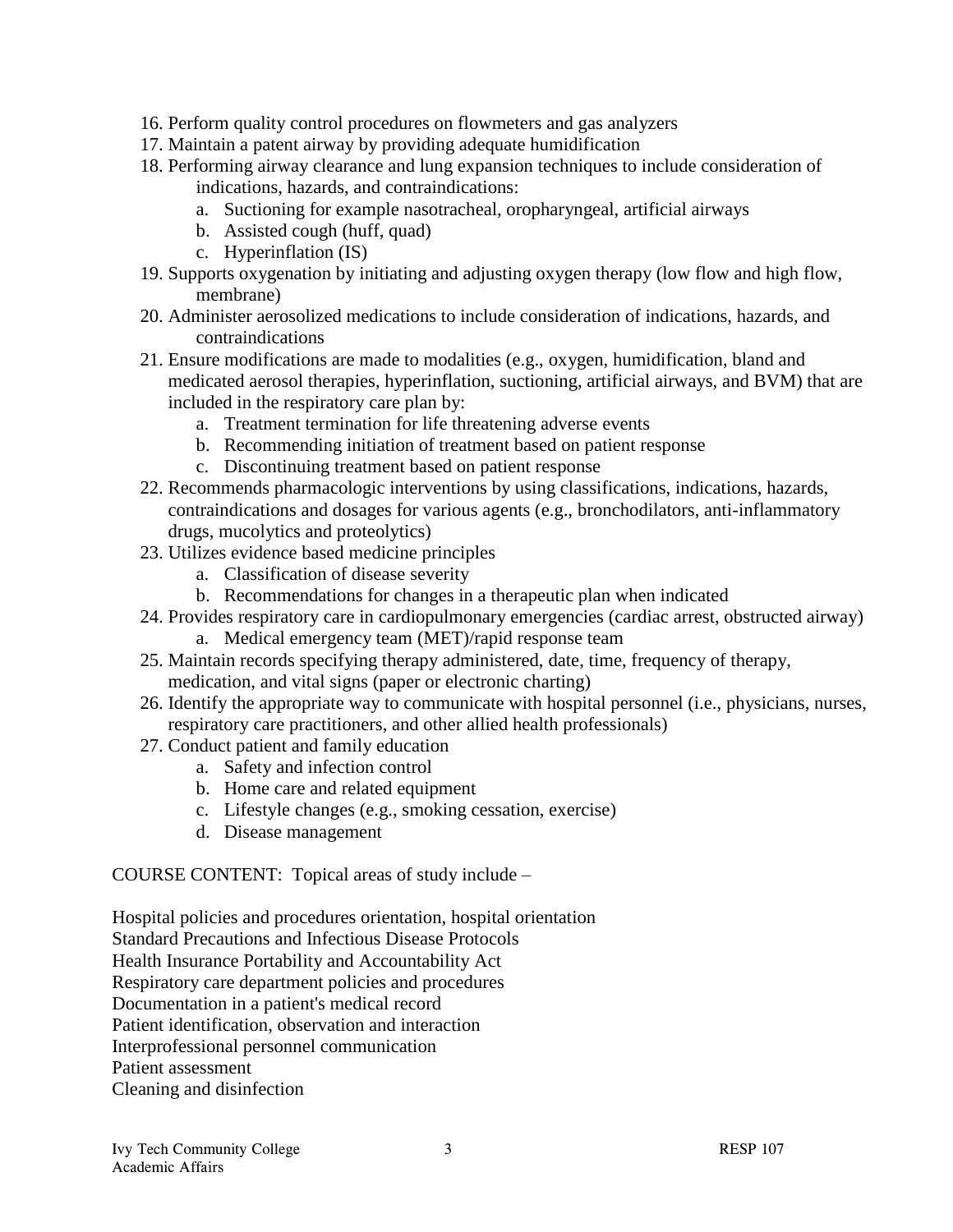Oxygen therapy Hyperinflation therapy Humidity therapy Bland aerosol Medicated aerosol (SVN, MDI, DPI, Slow Mist Inhaler) Manual Resuscitation Evaluations

#### PROCEDURES:

- 1. Hand Washing
- 2. Patient Interview and History/Communication
- 3. Medical Records (Review of and Charting)
- 4. Physical Exam of the Chest (Inspection, Palpation, Percussion, Auscultation)
- 5. Vital Signs Including Pulse Oximetry
- 6. Cylinders, Regulators and Flowmeters
- 7. Oxygen Therapy Devices (NC, SM, Partial and NRB Masks, VM, Membrane Cartridge)
- 8. Standard Precautions/Isolation Techniques
- 9. Humidification
- 10. Oxygen Analysis
- 11. Large Volume Nebulizers (Bland)
- 12. Medicated Aerosols (SVN, MDI, DPI and Slow Mist)
- 13. Incentive Spirometry
- 14. Airways (Oro and Nasopharyngeal Airways)
- 15. Tracheostomy Care
- 16. Suctioning
- 17. Peak Flow
- 18. Manual Resuscitation

Total Procedures: 18

## HOW TO ACCESS THE IVY TECH COMMUNITY COLLEGE LIBRARY:

The Ivy Tech Library is available to students' on- and off-campus, offering full text journals and books and other resources essential for course assignments. Go to<http://www.ivytech.edu/library/> and choose the link for your campus.

#### ACADEMIC HONESTY STATEMENT:

The College is committed to academic integrity in all its practices. The faculty value intellectual integrity and a high standard of academic conduct. Activities that violate academic integrity undermine the quality and diminish the value of educational achievement.

Cheating on papers, tests or other academic works is a violation of College rules. No student shall engage in behavior that, in the judgment of the instructor of the class, may be construed as cheating. This may include, but is not limited to, plagiarism or other forms of academic dishonesty such as the acquisition without permission of tests or other academic materials and/or distribution of these materials and other academic work. This includes students who aid and abet as well as those who attempt such behavior.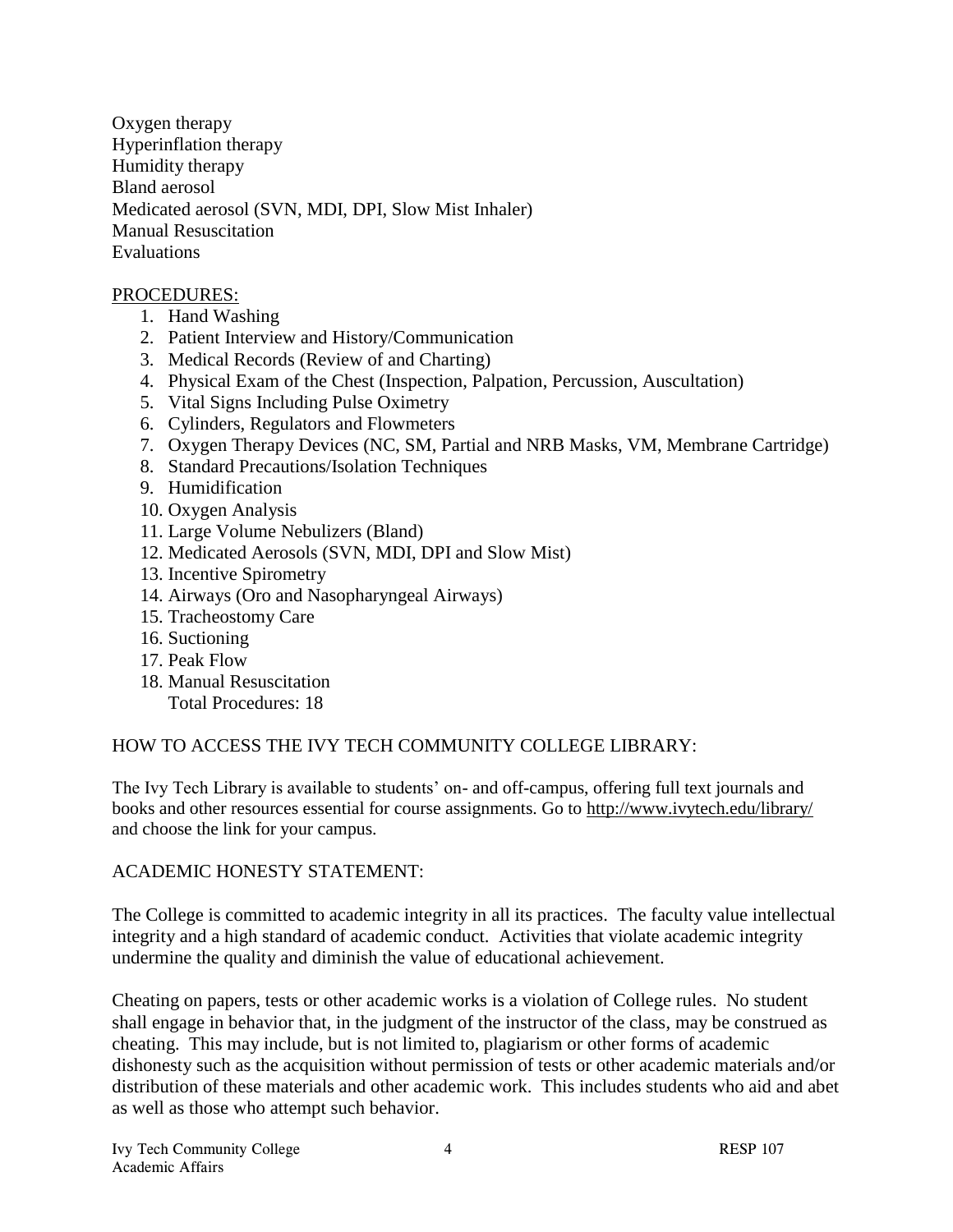## ATTENDANCE:

Students are expected to attend and participate regularly in class meetings, online learning activities and other activities assigned as a part of a course of instruction. Faculty are required to report student participation in compliance with institutional policies and federal financial aid guidelines. Faculty and staff shall be sensitive to students' religious beliefs and observances, including an expectation that instructors make reasonable arrangements when a student must miss an exam or other academic exercise due to their religious observance. When notified in advance, and when possible, faculty will make allowances for students to make up missed work.

### COPYRIGHT STATEMENT:

Students shall adhere to the laws governing the use of copyrighted materials. They must ensure that their activities comply with fair use and in no way infringe on the copyright or other proprietary rights of others and that the materials used and developed at Ivy Tech Community College contain nothing unlawful, unethical, or libelous and do not constitute any violation of any right of privacy.

### ADA STATEMENT:

Ivy Tech Community College seeks to provide reasonable accommodations for qualified individuals with documented disabilities. If you need an accommodation because of a documented disability, please contact the Office of Disability Support Services.

If you will require assistance during an emergency evacuation, notify your instructor immediately. Look for evacuation procedures posted in your classroom.

## TITLE IX STATEMENT:

Ivy Tech Community College is committed to providing all members of the College community with a learning and work environment free from sexual harassment and assault. Ivy Tech students have options for getting help if they have experienced sexual assault, relationship violence, sexual harassment or stalking. This information can be found at [https://www.ivytech.edu/prevent-sexual-violence/index.html.](https://www.ivytech.edu/prevent-sexual-violence/index.html)

If students write or speak about having survived sexual violence, including rape, sexual assault, dating violence, domestic violence, or stalking, federal law and Ivy Tech policies require that instructors share this information with the Campus Title IX Coordinator. The Campus Title IX Coordinator will contact students to let them know about accommodations and support services at the College and in the community as well as options for holding accountable the person who harmed them. When contacted, students are not required to speak with the Campus Title IX Coordinator.

If students do not want the Title IX Coordinator notified, instead of disclosing this information to their instructor, students can speak confidentially with certain individuals at the College or in the